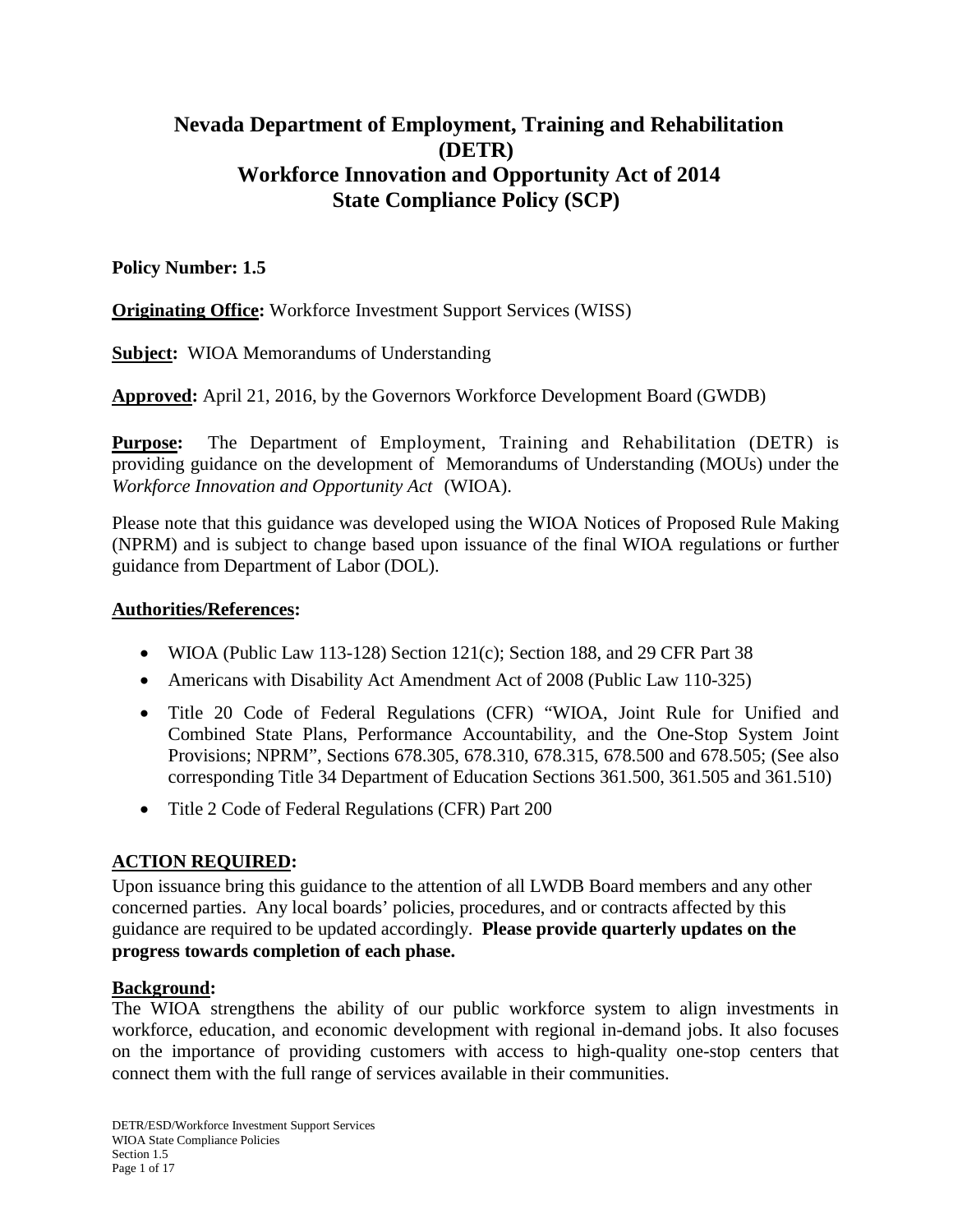Accordingly, Nevada's Workforce Development Strategic Plan (State Plan) was developed with the following four policy goals in mind:

- ACCESS: Increase access to education, training, and support services and remove barriers to employment.
- ALIGNMENT: Align, coordinate and integrate education, employment and training programs to meet the needs of Nevadans.
- QUALITY: Meet the needs of Nevada's employer's by enhancing the quality of an integrated workforce development system that provides measureable value on investment.
- OUTCOMES: A statewide workforce development system that results in skills gain, relevant credentials, good jobs, and prosperity of Nevadans.

To achieve these objectives, the America's Job Center of Nevada (AJC) system must serve as an all-inclusive access point to education and training programs that provide demand-driven skills attainment, especially for those with barriers to employment.

A critical component of the successful implementation of the State Plan vision is a wellarticulated MOU. Local Boards, with the agreement of the chief elected official (CEO), are responsible for entering into a MOU with each of the AJC partners that outlines the operations of the overarching one-stop delivery system [WIOA Section 121(c)]. The law envisions that Local Boards will act as both the convener of the MOU negotiations as well as the shaper of how onestop services are delivered within their Local Workforce Development Area (Local Area) (NPRM Preamble page 20602).

# **Policy and Procedure:**

The AJCs are the cornerstone of Nevada's workforce development system. The AJC partners are jointly responsible for workforce and economic development, educational, and other human service programs. Therefore, collaboration is essential to establishing a quality-focused, employer-driven, and customer-centered system.

# Development of a Memorandum of Understanding

Each MOU should act as a functional tool as well as visionary plan for how the Local Board and AJC partners will work together to create a unified service delivery system that best meets the needs of their shared customers.

Local Boards may develop a single "umbrella" MOU that addresses overarching issues for the Local Board, CEO, and AJC partners as they relate to the local AJC system. Alternatively, they may choose to enter into a separate MOU with each individual partner or groups of partners (NPRM Section 678.505). Two or more Local Areas within a planning region also have the option to develop a single joint MOU, should they wish to do so (NPRM Section 678.500).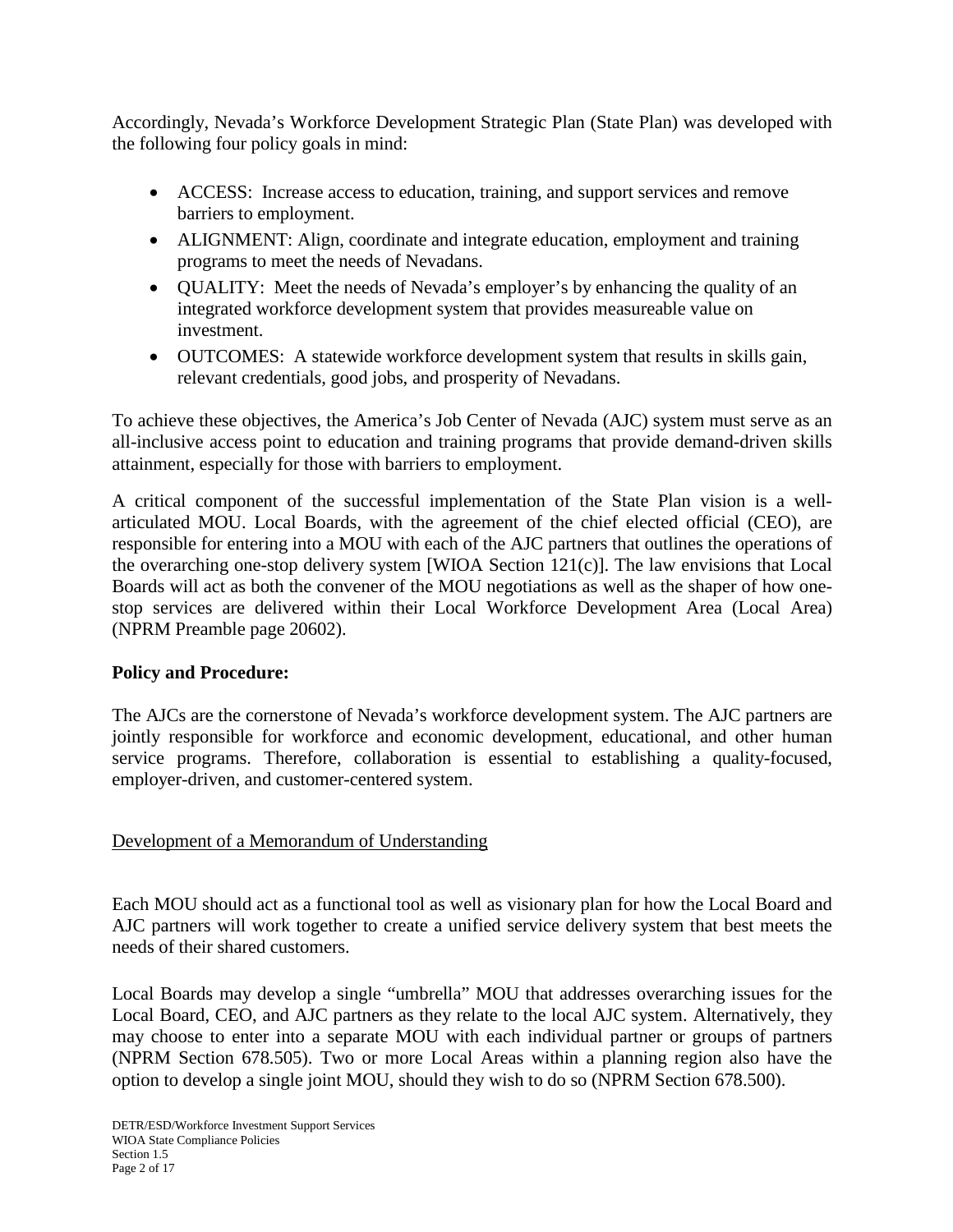The three major components each MOU should address are as follows:

- 1. Shared Customers
- 2. Shared Services
- 3. Shared Costs

Joint infrastructure funding is a critical part of establishing the foundation needed to support integrated service delivery. Therefore, under WIOA each of the required partners must contribute a portion of their cash and/or in-kind contributions (fairly evaluated) toward maintaining the AJC system under WIOA. However, in order to ensure we are moving toward a customer-focused approach across all programs, the shared resources and costs portion of each MOU does not have to be negotiated until after the Local Board and AJC partners have first addressed their shared customers and services.

### Phase I and Phase II

The MOU development process will take place in two phases. Phase I of each MOU will address service coordination and collaboration amongst the partners. Phase II will address how to functionally and fiscally sustain the unified system described in Phase I through the use of resource sharing and joint infrastructure costs. After each phase of a MOU has been completed, authorized representatives of the Local Board, CEO, and AJC partner(s) must sign it.

Phase I: Service Coordination

For Phase I, Local Boards are expected to work with all of the required and optional partners in their Local Area to develop an agreement regarding the operations of the local one-stop system as it relates to shared services and customers. **Phase I of each MOU must be completed no later than June 30, 2016.**

Phase II: Shared Resources and Costs

For Phase II, Local Boards should build upon the agreements established in Phase I and determine how to best support their established service delivery model through the sharing of resources and costs. **Phase II of each MOU must be completed no later than June 30, 2017.**

The two-part schedule is being provided in order to allow time for other key WIOA milestones (e.g., Local Area subsequent designation, AJC operator procurement, establishment of a state infrastructure fund) to be completed before Phase II is due.

**While the AJC operator can participate in the MOU development process, the responsibility of negotiating Phase I and Phase II of each MOU cannot be delegated to them as part of the competitive procurement process.** Local Boards may wish to request an assessment of an applicant's ability to leverage resources or their experience in working with the required and optional AJC partners. However, they cannot require applicants to submit each AJC partner's financial commitments as part of the procurement process.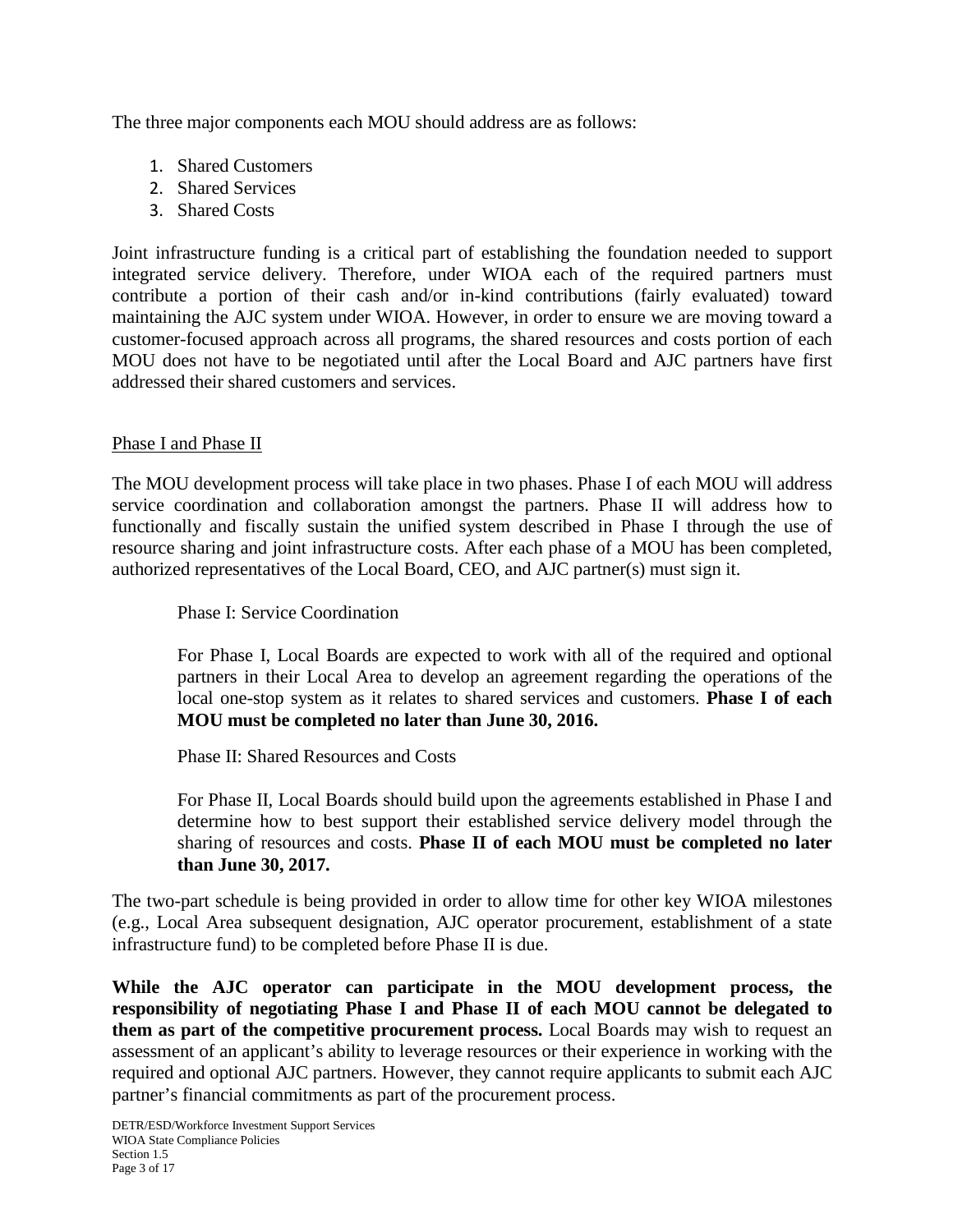Every MOU must contain an assurance that it will be reviewed and updated, at a minimum, every three years in order to ensure it contains up to date information regarding funding, delivery of services, and changes in the signatory official of the Local Board, CEO, or AJC partner(s).

**In addition, each MOU must be reviewed and, if necessary, renegotiated after Local Workforce Development Plans have been developed.** This is to ensure they are properly aligned with the local priorities and strategies identified in both plans.

### Strategic Timeline

During the MOU development process, Local Boards should remain aware of upcoming deadlines. The timeline below takes into account current federal guidance as well as Nevada's strategic vision for WIOA implementation:

- During PY 2015-2016, Local Boards must complete Phase I of the MOU no later than **June 30, 2016**.
- During PY 2017-2018, Local Boards must complete Phase II of the MOU no later than **June 30, 2017**.

\*Please note: dates are subject to change, pending further guidance from DOL.

## Provisions of a Memorandum of Understanding

The table below outlines the content for Phase I and Phase II of the MOU development process. The left column lists the provisions that each MOU must contain, as required by WIOA. The right column lists what corresponding information needs to be included in order to address each provision.

In addition, the state developed a Sample MOU (Attachment 1). The Sample MOU is intended to be a technical assistance tool rather than a required template. As such, it should be used in whatever way best fits the needs of the Local Board.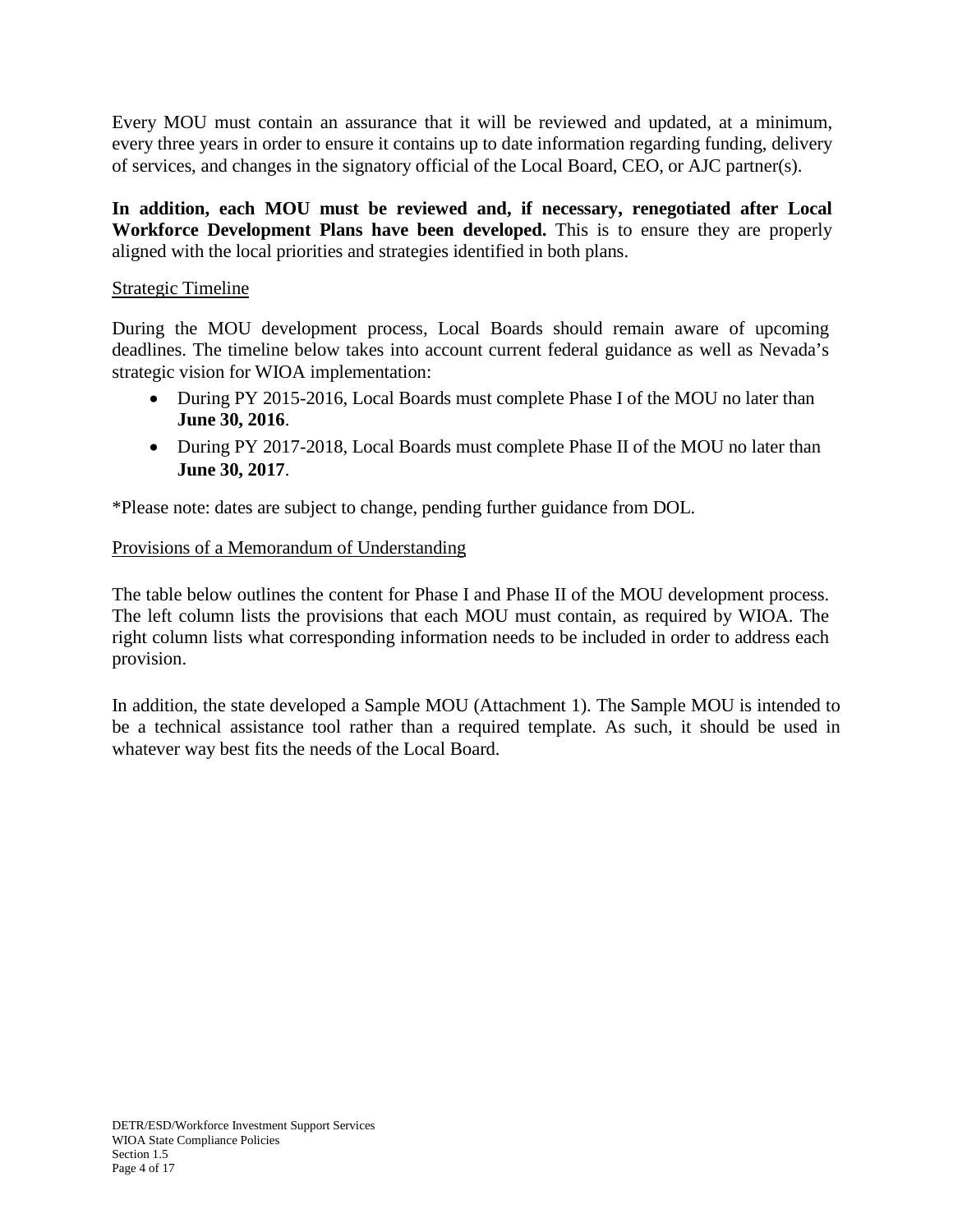| <b>Phase I</b><br>June 30, 2016                                                                                                                                                                                                                                                                                                                |                                                                                                                                                                                                                                                                                                                                                                                                                                                                                                                                                                                                                                                                                                        |
|------------------------------------------------------------------------------------------------------------------------------------------------------------------------------------------------------------------------------------------------------------------------------------------------------------------------------------------------|--------------------------------------------------------------------------------------------------------------------------------------------------------------------------------------------------------------------------------------------------------------------------------------------------------------------------------------------------------------------------------------------------------------------------------------------------------------------------------------------------------------------------------------------------------------------------------------------------------------------------------------------------------------------------------------------------------|
| <b>MOU Provisions Required</b><br>under WIOA Section 121 (c)                                                                                                                                                                                                                                                                                   | <b>Corresponding Information Needed</b>                                                                                                                                                                                                                                                                                                                                                                                                                                                                                                                                                                                                                                                                |
| Services provided through the one-<br>stop delivery system<br>WIOA Section $121(c)(2)(A)(i)$<br>Describe the services to be provided through<br>the one-stop delivery system consistent with<br>the requirements of this section, including the<br>manner in which the services will be<br>coordinated and delivered through such a<br>system. | Define the purpose, mission, values and<br>٠<br>goals of the AJC system.<br>Identify the AJC partner(s) included in<br>$\bullet$<br>the MOU (both required and optional).<br>Describe the AJC system design.<br>$\bullet$<br>Describe the AJC system services, that<br>$\bullet$<br>are applicable to each partner, including<br>career services and those identified in<br>the bi-lateral agreements contained in<br>the Nevada Workforce Development<br>Strategic Plan<br>Identify the AJC system customers and<br>describe shared customers.<br>Describe the responsibilities of the AJC<br>$\bullet$<br>partner(s), including joint planning and<br>staff development/professional<br>development. |
| <b>Initial Plan for Funding of Services</b><br>and Operating Costs<br>Describe the initial plan for Phase II as<br>referenced in WIOA Section $121(c)(2)(A)(ii)$ .                                                                                                                                                                             | Include a commitment to sharing system<br>$\bullet$<br>operating costs.<br>Include an assurance that costs will be<br>$\bullet$<br>based on proportionate use and agreed<br>upon methodology.<br>Include an assurance that a cost sharing<br>agreement will be completed during<br>Phase II of MOU process (see<br>Attachment 1 for more guidance).                                                                                                                                                                                                                                                                                                                                                    |
| <b>Methods for Referring Customers</b><br>WIOA Section $121(c)(2)(A)(iii)$<br>Describe methods of referral of individuals<br>between the one-stop operator and the one-stop<br>partners for appropriate services and activities.                                                                                                               | Describe the AJC system referral process.<br>٠<br>Describe commitment to ensuring a high<br>quality customer service and customer-<br>centered focus.<br>Identify how the AJC system will provide<br>$\bullet$<br>direct access to partners through real-time<br>technology.                                                                                                                                                                                                                                                                                                                                                                                                                           |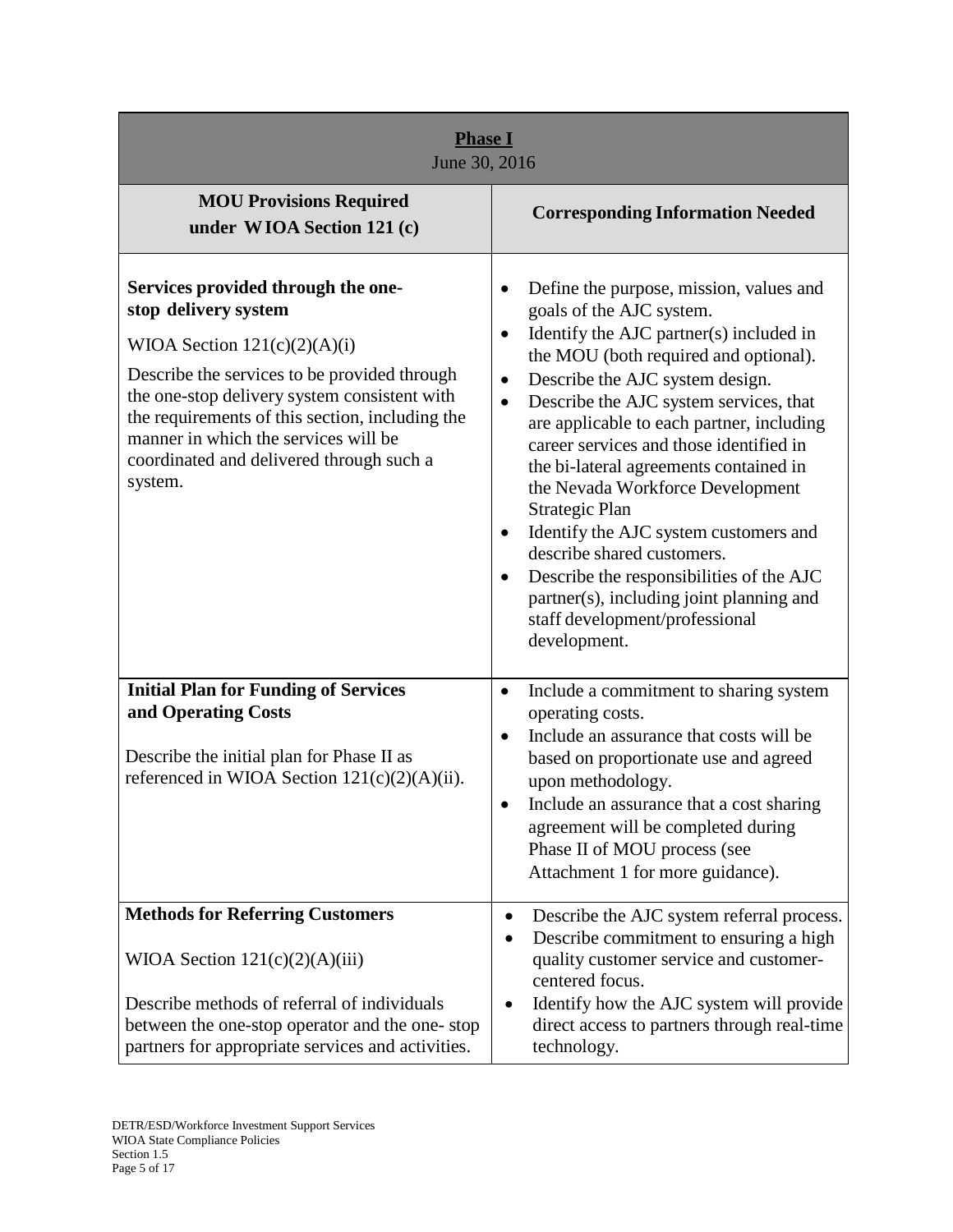| <b>Access to Services</b>                        | Attach an AJC system map that<br>٠                 |
|--------------------------------------------------|----------------------------------------------------|
|                                                  | identifies the location of each                    |
| WIOA Section $121(c)(2)(A)(iv)$                  | comprehensive and affiliate AJC within             |
|                                                  | the Local Area.                                    |
| Describe methods to ensure the needs of          | Identify individuals with barriers to<br>$\bullet$ |
| workers and youth, and individuals with barriers | employment and describe how the AJC                |
| to employment, including individuals with        | system will ensure access and priority             |
| disabilities, are addressed in the provision of  | for services to individuals with barriers          |
| necessary and appropriate access to services,    | to employment.                                     |
| including access to technology and materials,    | Include a commitment by the AJC<br>$\bullet$       |
| made available through the one-stop delivery     | partner(s) to work together to share               |
| system                                           | data and technology.                               |
|                                                  | Identify measures and internal<br>$\bullet$        |
|                                                  | control applied to ensure system                   |
|                                                  | security.                                          |
|                                                  | Include a commitment to comply with<br>$\bullet$   |
|                                                  | the confidentiality provisions of the              |
|                                                  | respective statutes of the AJC                     |
|                                                  | $partner(s)$ .                                     |
|                                                  | Describe how the AJC system will<br>٠              |
|                                                  | provide measures to promote non-                   |
|                                                  | discrimination and equal opportunity.              |
|                                                  | Describe the AJC system grievance<br>$\bullet$     |
|                                                  | procedures.                                        |
|                                                  | Include a commitment that the AJC<br>$\bullet$     |
|                                                  | partner(s) will comply with the                    |
|                                                  | Americans with Disability Act                      |
|                                                  | Amendment(s) Act of 2008.                          |
|                                                  | Include a commitment that the AJC<br>$\bullet$     |
|                                                  | partner(s) will promote capacity                   |
|                                                  | building and professional                          |
|                                                  | development for staff in order to                  |
|                                                  | increase awareness and                             |
|                                                  | understanding of serving individuals               |
|                                                  | with barriers to employment and                    |
|                                                  | individuals with disabilities.                     |
|                                                  |                                                    |
|                                                  |                                                    |
|                                                  |                                                    |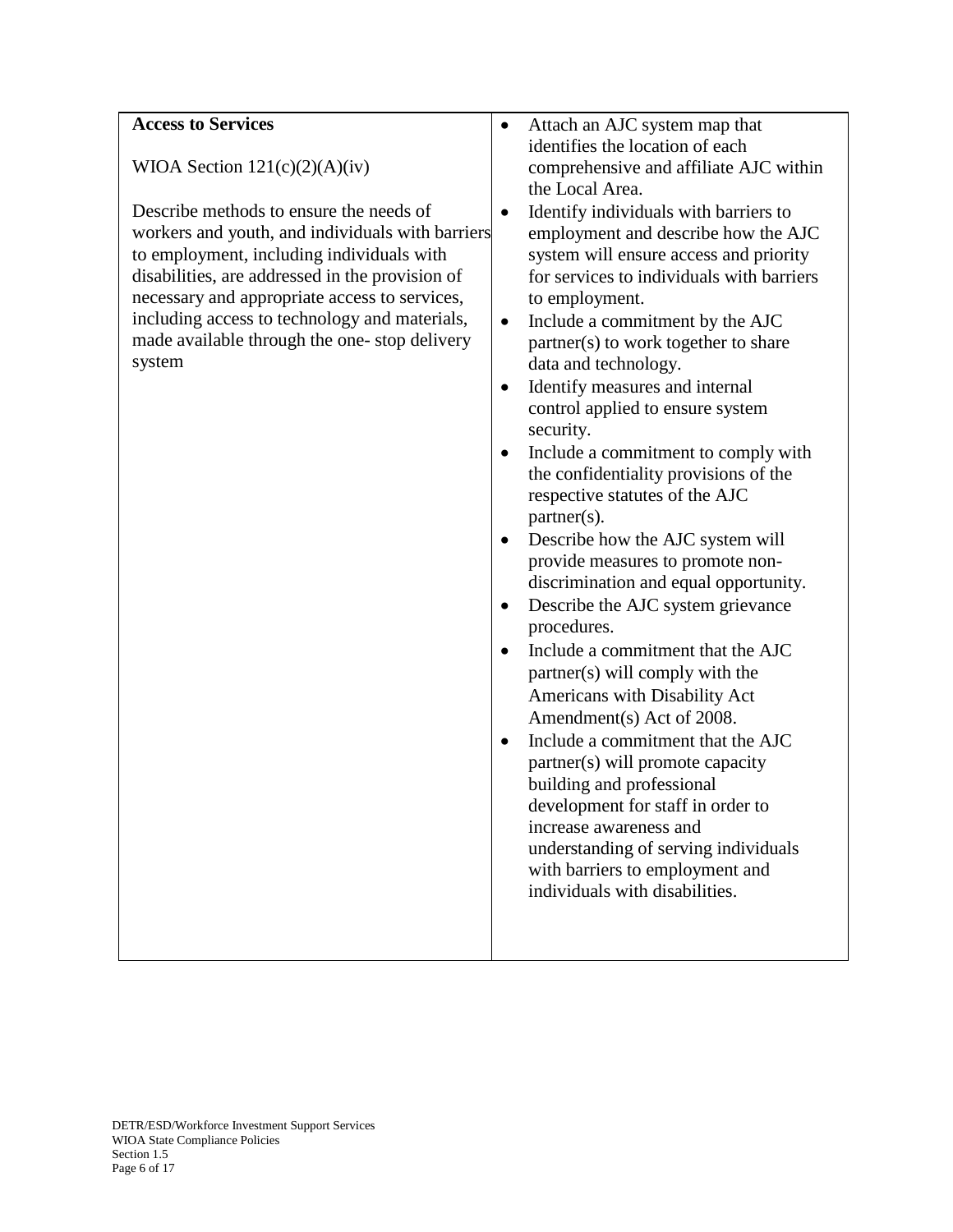| <b>Duration of MOU</b><br>WIOA Section $121(c)(2)(A)(v)$<br>Describe the duration of the MOU and the<br>procedures for amending the memorandum<br>during the duration of the memorandum, and<br>assurances that such memorandum shall be<br>reviewed not less than once every 3-year period<br>to ensure appropriate funding and delivery of<br>services. | Identify the effective dates of the MOU.<br>٠<br>Include an assurance to review the MOU<br>$\bullet$<br>at least every three years.<br>Describe the procedures established to<br>$\bullet$<br>revise and modify the MOU.<br>Describe the procedures established to<br>$\bullet$<br>terminate the MOU                                                                   |
|-----------------------------------------------------------------------------------------------------------------------------------------------------------------------------------------------------------------------------------------------------------------------------------------------------------------------------------------------------------|------------------------------------------------------------------------------------------------------------------------------------------------------------------------------------------------------------------------------------------------------------------------------------------------------------------------------------------------------------------------|
| <b>Recommended MOU Provision</b>                                                                                                                                                                                                                                                                                                                          | <b>Optional Sections to include in the MOU</b>                                                                                                                                                                                                                                                                                                                         |
| <b>Administration and Operations Management</b>                                                                                                                                                                                                                                                                                                           | • Describe management operations,<br>including site supervision and day to day<br>operations.<br>• Describe how the AJC system will engage<br>in media releases and communication.<br>• Describe the AJC system policy and<br>procedures regarding hold harmless,<br>indemnification, and liability.<br>Describe how the AJC system will handle<br>dispute resolution. |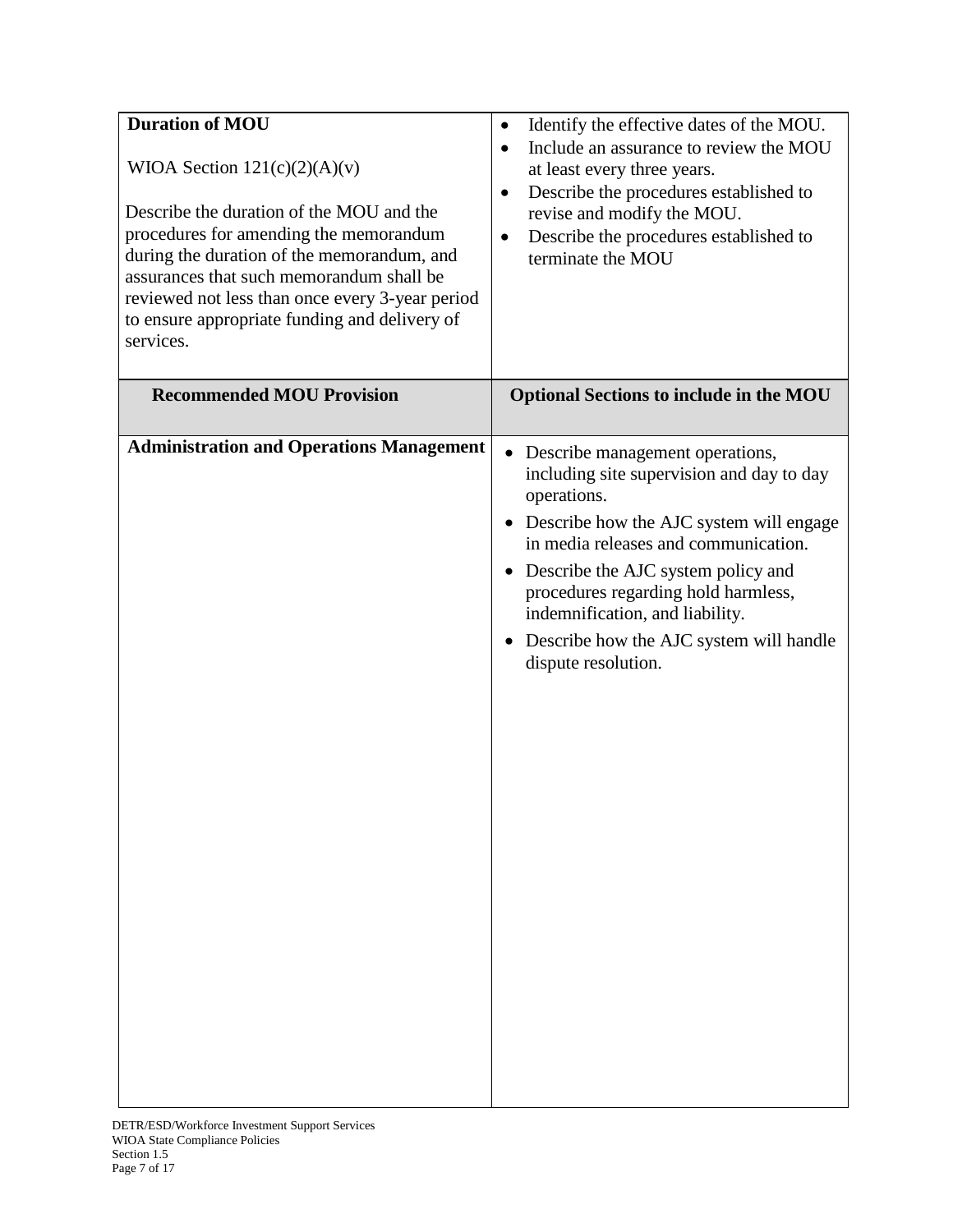| <b>Phase II</b><br>June 30, 2017                                                                                                                                                                                                                                                                                                                                                                                                                                                                                                                                                                                                                                               |                                                                                                                                                                                                                                                                                                                                                                                                                                                                                                                                                                                                                                                                                                                                                                                                                                  |  |
|--------------------------------------------------------------------------------------------------------------------------------------------------------------------------------------------------------------------------------------------------------------------------------------------------------------------------------------------------------------------------------------------------------------------------------------------------------------------------------------------------------------------------------------------------------------------------------------------------------------------------------------------------------------------------------|----------------------------------------------------------------------------------------------------------------------------------------------------------------------------------------------------------------------------------------------------------------------------------------------------------------------------------------------------------------------------------------------------------------------------------------------------------------------------------------------------------------------------------------------------------------------------------------------------------------------------------------------------------------------------------------------------------------------------------------------------------------------------------------------------------------------------------|--|
| <b>MOU Provisions Required under</b><br><b>WIOA Section 121 (c)</b>                                                                                                                                                                                                                                                                                                                                                                                                                                                                                                                                                                                                            | <b>Corresponding Information Needed</b>                                                                                                                                                                                                                                                                                                                                                                                                                                                                                                                                                                                                                                                                                                                                                                                          |  |
| <b>Funding of Services and Operating Costs</b><br>WIOA Section $121(c)(2)(A)(ii)$<br>Describe how the costs of such services and<br>the operating costs of such system will be<br>funded, including the following:<br>(I) Funding through cash and in-kind<br>contributions (fairly evaluated), which<br>contributions may include funding from<br>philanthropic organizations or other private<br>entities, or through other alternative financing<br>options, to provide a stable and equitable<br>funding stream for ongoing one-stop delivery<br>system operations.<br>(II) Funding of the infrastructure costs of one-<br>stop centers in accordance with subsection (h). | Identify the AJC system operating<br>$\bullet$<br>and infrastructure costs.<br>Describe how shared operating and<br>$\bullet$<br>infrastructure costs will be funded by<br>the AJC partner(s).<br>Describe the cash and in-kind<br>$\bullet$<br>contributions used to fund shared<br>operating and infrastructure<br>costs.<br>Identify the amount to be contributed<br>$\bullet$<br>by the AJC partner(s) through the cost<br>sharing agreement.<br>Include an assurance that AJC<br>proportionate fund contributions were<br>calculated in accordance with Title 2<br>CFR Part 200.<br>Describe the process that will be used<br>$\bullet$<br>to periodically (yearly) review and<br>adjust shared costs so that they<br>continue to be proportionate and<br>equitable to the benefit received by the<br>$AJC$ partner $(s)$ . |  |
|                                                                                                                                                                                                                                                                                                                                                                                                                                                                                                                                                                                                                                                                                |                                                                                                                                                                                                                                                                                                                                                                                                                                                                                                                                                                                                                                                                                                                                                                                                                                  |  |

# **Additional Resources**

Supplementary federal guidance that may be of assistance during the MOU development process includes the following:

**DOL Training and [Employment](http://wdr.doleta.gov/directives/corr_doc.cfm?DOCN=6455) Guidance Letter 04-15:** Vision for the One-Stop Delivery system under the WIOA

#### **Rehabilitation Services [Administration](http://www2.ed.gov/policy/speced/guid/rsa/tac/2015/tac-15-02.pdf) Technical Assistance Circular 15-02:**

Vision for the State Vocational Rehabilitation Services Program as a Partner in the DETR/ESD/Workforce Investment Support Services WIOA State Compliance Policies Section 1.5 Page 8 of 17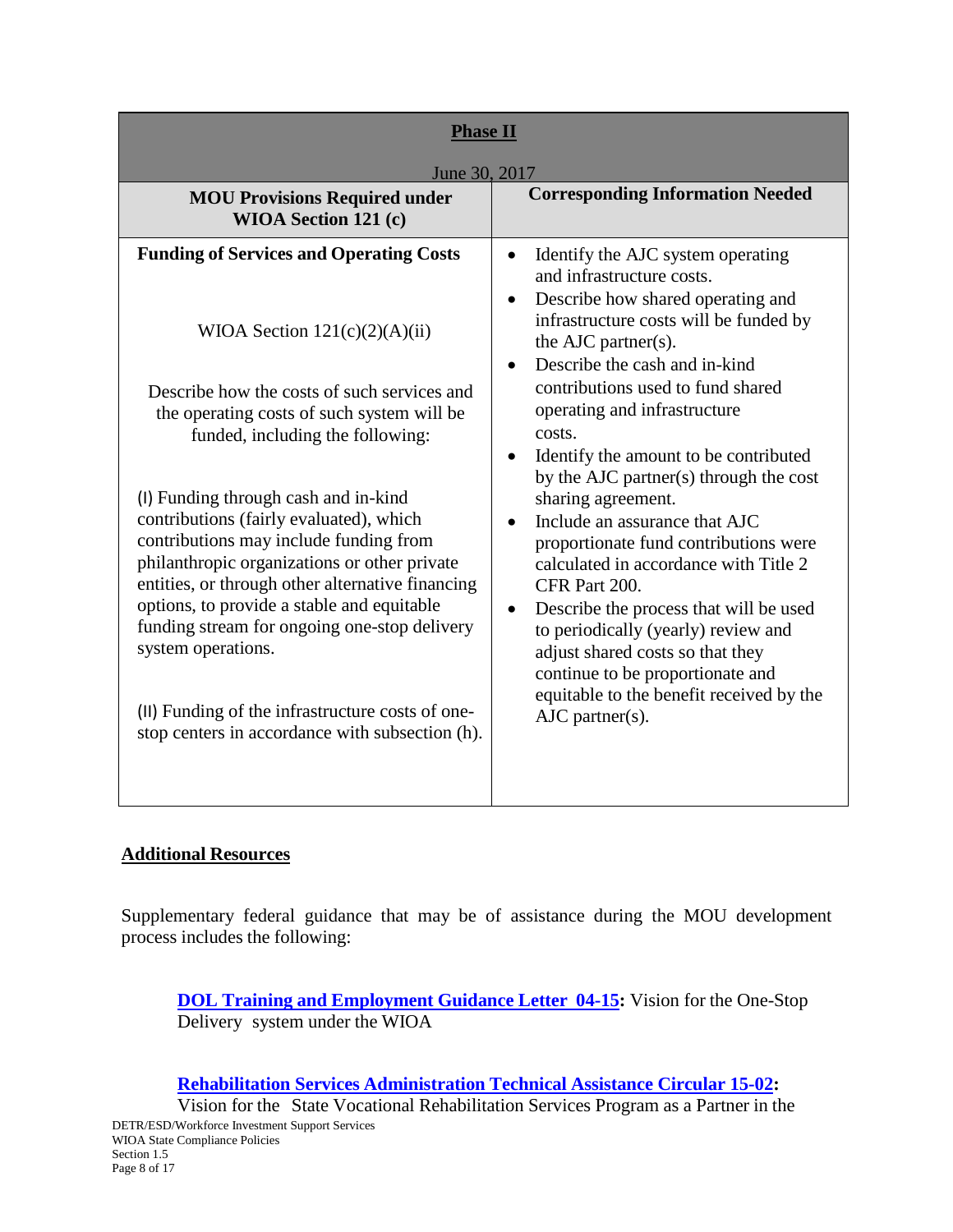Workforce Development System Under the WIOA

**Office of [Career, Technical and](http://www2.ed.gov/about/offices/list/ovae/octae-aefla-vision.pdf) Adult Education - Division of Adult Education [and](http://www2.ed.gov/about/offices/list/ovae/octae-aefla-vision.pdf) [Literacy](http://www2.ed.gov/about/offices/list/ovae/octae-aefla-vision.pdf) 15-4:** Vision of the Adult Education and Literacy Act in the Workforce System and Initial Implementation of the WIOA

**[Unemployment](http://wdr.doleta.gov/directives/attach/UIPL/UIPL_20-15_Acc.pdf) Insurance Program Letter 20-15:** Unemployment Insurance and the WIOA of 2014

**[https://www.doleta.gov/WIOA/FAQs.cfm:](https://www.doleta.gov/WIOA/FAQs.cfm)** DOL ETA FAQs for WIOA

## **INQUIRIES:**

Please direct all inquiries to the Nevada Department of Employment Training and Rehabilitation's Workforce Investment Support Services WIA Coordinator at 775-684-0301.

## **Attachments**

Attachment 1 - MOU Sample Template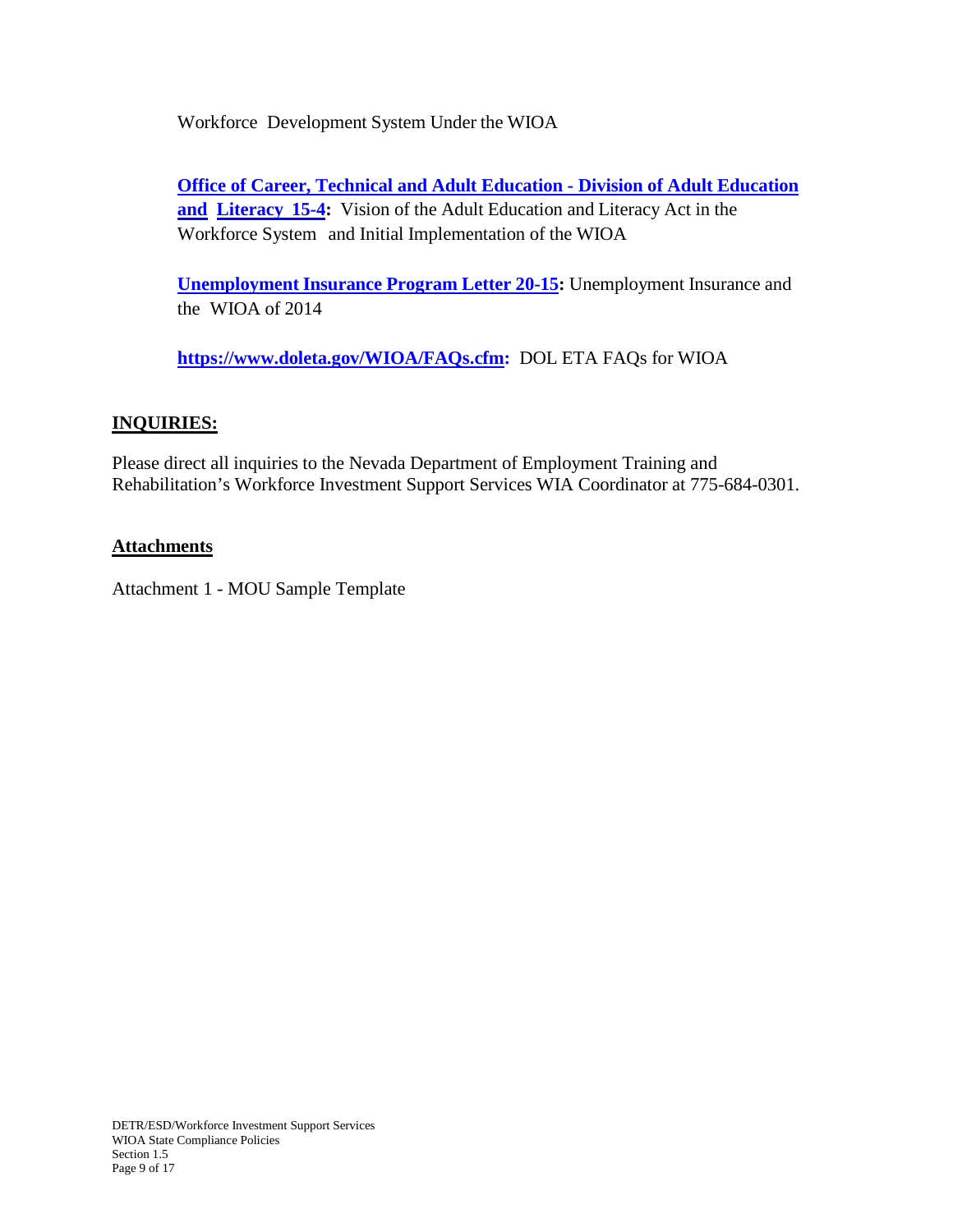# *Workforce Innovation and Opportunity Act* **SAMPLE Memorandum of Understanding**

This Sample Memorandum of Understanding (MOU) is intended to be a technical assistance tool rather than a required template; it should be used in whatever way best fits the needs of the Local Workforce Development Board (Local Board).

The document contains a combination of suggested guidance and sample language. Please note, all sample language will be indicated by *italics*.

#### **Preamble/Purpose of MOU**

This section should include the preamble and overall purpose of the MOU.

*The Workforce Innovation and Opportunity Act (WIOA) requires that a MOU be developed and executed between the Local Board and the America's Job Center (AJC) partners to establish an agreement concerning the operations of the AJC delivery system. The purpose of the MOU, is to establish a cooperative working relationship between the parties and to define their respective roles and responsibilities in achieving the policy objectives. The MOU also serves to establish the framework for providing services to employers, employees, job seekers and others needing workforce services.*

*Nevada's one-stop delivery system, the AJC, is a locally-driven system which develops partnerships and provides programs and services to achieve three main policy objectives established by the Nevada Workforce Development Strategic Plan, which includes the following:*

- *Foster demand-driven skills attainment*
- *Enable upward mobility for all Nevadans*
- *Align, coordinate, and integrate programs and services*

*These objectives will be accomplished by ensuring access to high-quality AJCs that provide the full range of services available in the community for all customers seeking the following:*

- *Looking to find a job.*
- *Building basic educational or occupational skills.*
- *Earning a postsecondary certificate or degree.*
- *Obtaining guidance on how to make career choices.*
- *Seeking to identify and hire skilled workers.*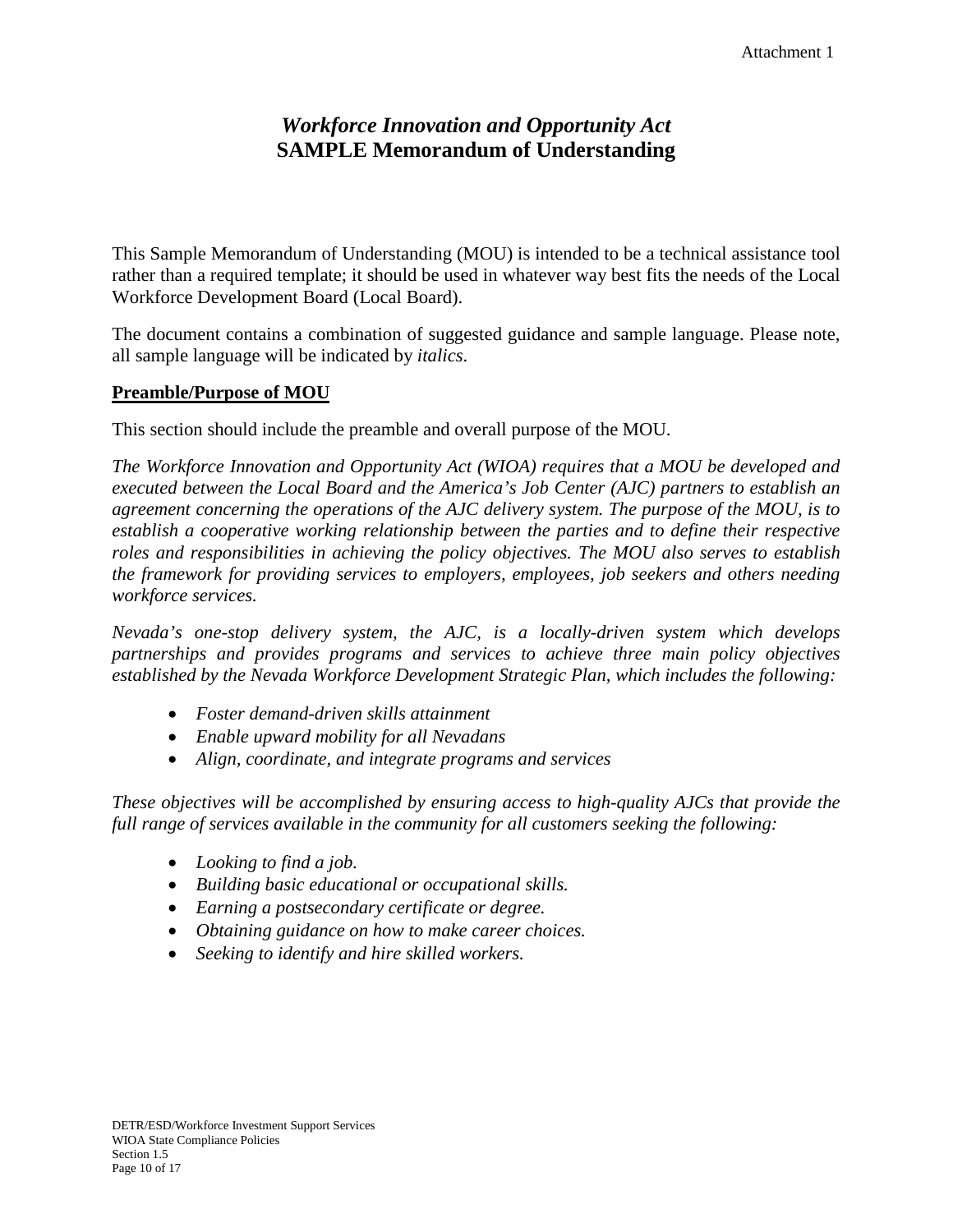### **Local Vision Statement, Mission Statement, and Goals**

This section should include the vision, mission, principles, and goals of the AJC delivery system from a local and regional viewpoint.

#### **Parties to the MOU**

This section should include all parties relevant to the MOU.

Local Boards may enter into separate MOU agreements with each partner or enter into an "Umbrella" MOU which includes all required and optional AJC partners, both locally and regionally.

Required partners include local/regional representatives of the following programs:

- WIOA Title I Adult, Dislocated Worker, and Youth
- WIOA Title II Adult Education and Literacy
- WIOA Title III Wagner-Peyser
- WIOA Title IV Vocational Rehabilitation
- Carl Perkins Career Technical Education
- Title V Older Americans Act
- Job Corps
- Native American Programs (Section 166)
- Migrant Seasonal Farmworkers (Section 167)
- Veterans
- Youth Build
- Trade Adjustment Assistance Act
- Community Services Block Grant
- Housing & Urban Development
- Unemployment Compensation
- Second Chance
- Temporary Assistance for Needy Families

#### **One-Stop System, Services**

This section should include a description of the local system, the customers served, and the services provided by each AJC partner. This includes the three types of "career services" authorized under WIOA (basic career services, individualized career services and follow-up services) as well as training services and services provided to employers.

This can be included as an attachment or communicated through a chart that describes how each service will be integrated into the operations of the AJCs and which partner(s) will provide it.

#### **Responsibility of AJC Partners**

This section should include a description of local agreements to share responsibility for planning, implementing and operating the system.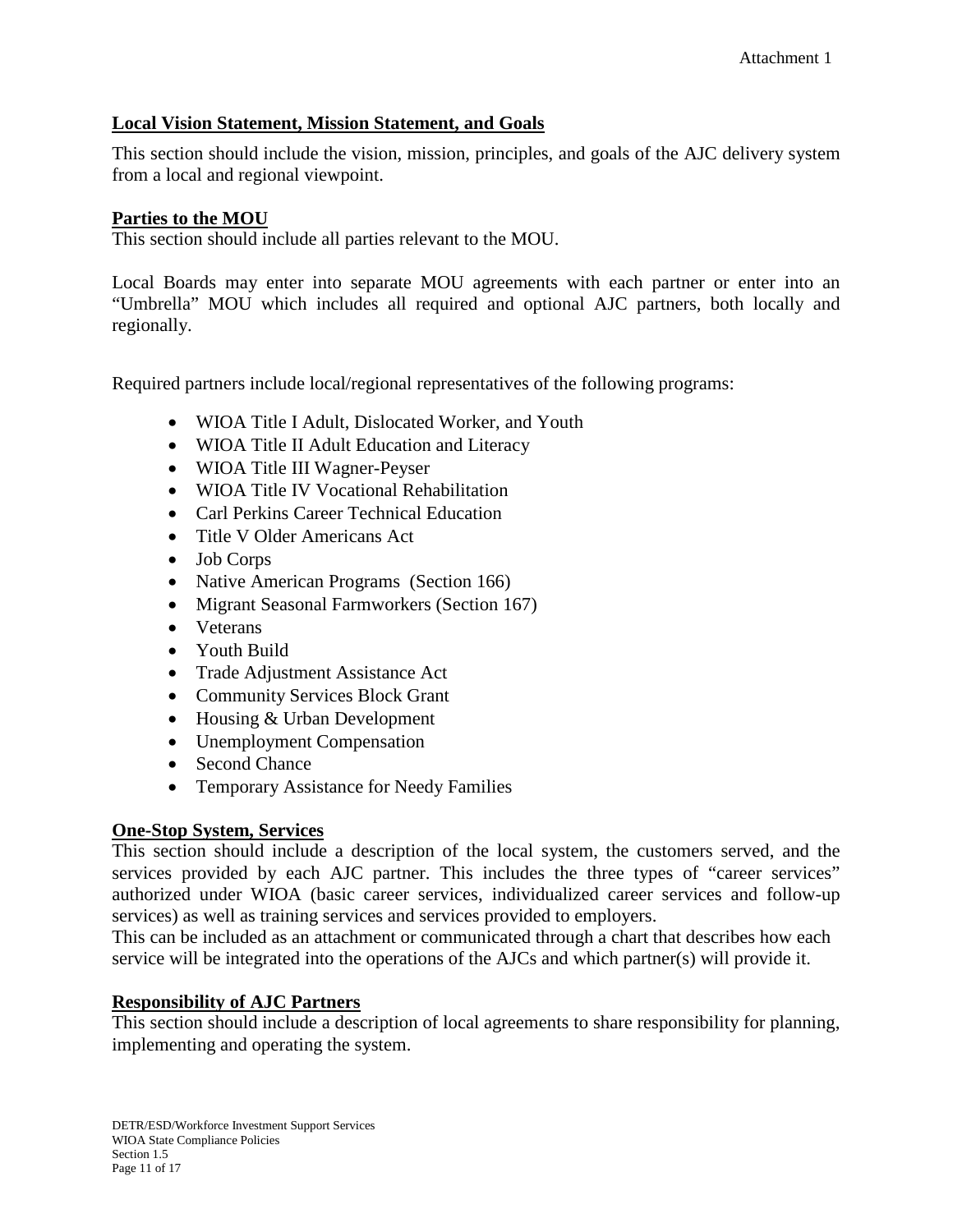- *The AJC partner agrees to participate in joint planning, plan development, and modification of activities to accomplish the following:*
	- o *Continuous partnership building.*
	- o *Responsiveness to local and economic conditions, including employer needs.*
	- o *Adherence to common data collection and reporting needs.*
- *Make the applicable service(s) applicable to the partner program available to customers through the one-stop delivery system.*
- *Participate in the operation of the one-stop system, consistent with the terms of the MOU and requirements of authorized laws.*
- *Participate in capacity building and staff development activities in order to ensure that all partners and staff are adequately cross-trained.*

## **Funding of Services and Operating Costs**

This section should include information on current or future planning related to shared resources and joint funding.

Local Boards that have already negotiated cost sharing agreements should include them as an attachment. Local Boards that have not yet negotiated cost sharing agreements should include language in Phase I of the MOU that indicates each partner agrees to negotiate and implement a cost sharing plan by June 30, 2016.

*All relevant parties to this MOU agree to share in the operating costs of the AJC system, either in cash or through in-kind services. The cost of services, operating cost, and infrastructure costs of the system will be funded by all AJC partners through a separately negotiated cost sharing agreement based on an agreed upon formula or plan.*

*AJC partners will ensure that the shared costs are supported by accurate data, the shared costs are consistently applied over time, and the methodology used in determining the shared costs are reflected in a separate Cost Sharing Agreement that will be attached to this MOU.*

### **Methods for Referring Customers**

This section should include a commitment to mutually implement processes for the referral of customers to services not provided on-site.

The referral process can be included as an attachment and should do the following:

- Ensure that intake and referral processes are customer-centered and provided by staff trained in customer service.
- Ensure that general information regarding AJC programs, services, activities and resources shall be made available to all customers as appropriate**.**
- Describe how customer referrals are made electronically, through traditional correspondence, verbally or through other means determined in cooperation with partners and operators.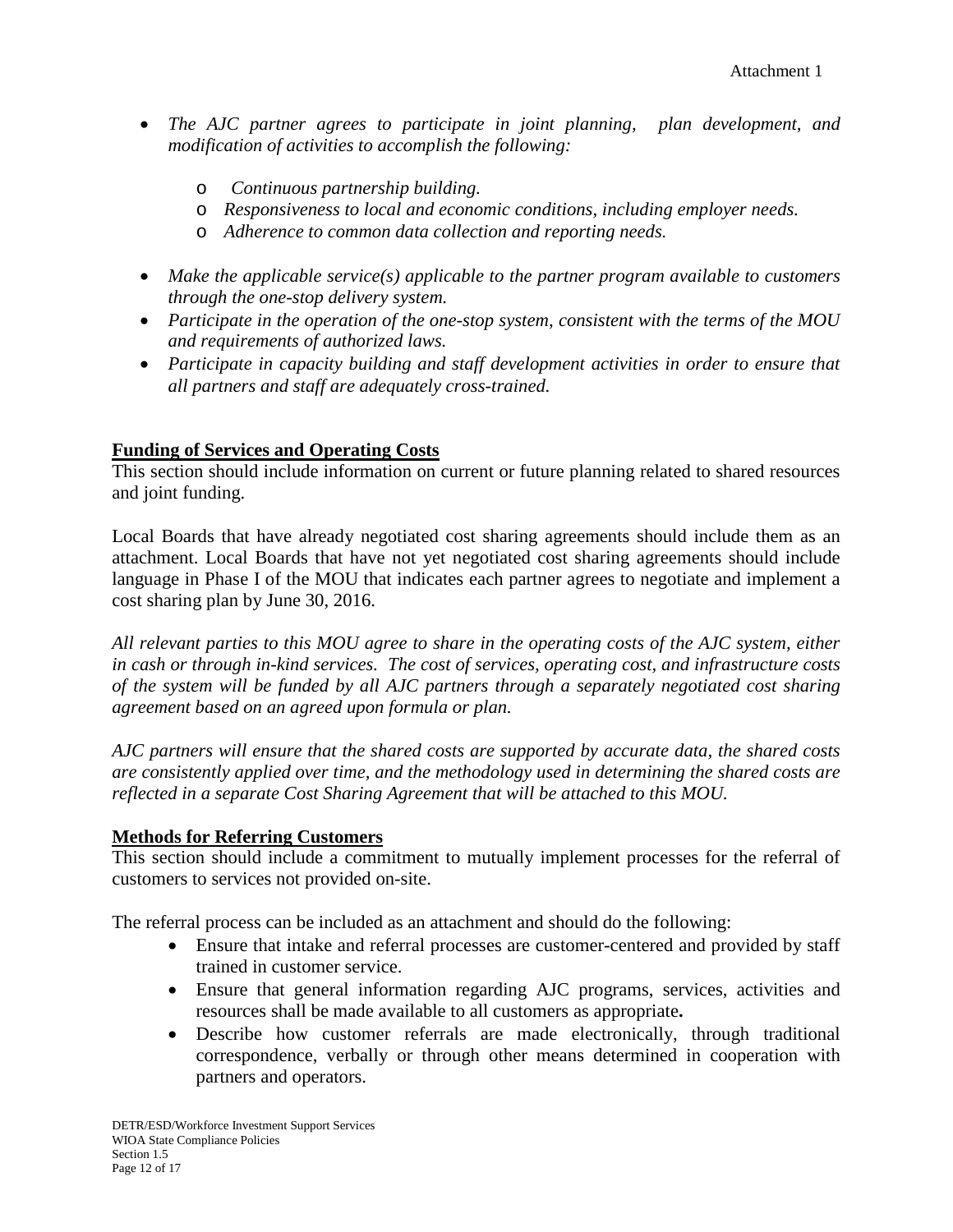• Describe how each AJC partner will provide a direct link or access to other AJC partner staff that can provide meaningful information or service, through the use of co-location, cross training of AJC staff, or real-time technology (two way communication and interaction with AJC partners that results in services needed by the customer).

#### **Access for Individuals with Barriers to Employment**

This section should include information on how the AJC system will ensure access for individuals with barriers to employment.

Recommended topics include the following:

- A definition of the term "individuals with barriers to employment."
- A commitment to offer priority for services to recipients of public assistance, other lowincome individuals, or individuals who are basic skills deficient when providing individualized career services and training services with WIOA adult funds.
- An attached "system map" that identifies the location of every comprehensive and affiliate AJC within the Local Area.

This section should also include a commitment from each AJC partner to ensure their policies, procedures, programs, and services are in compliance with the *Americans with Disabilities Act of 1990* and its amendments, in order to provide equal access to all customers with disabilities.

#### **Shared Technology and System Security**

This section should include a commitment to share data and technology as well to ensure that all data and systems are secure.

*WIOA emphasizes technology as a critical tool for making all aspects of information exchange possible, including client tracking, common case management, reporting, and data collection. To support the use of these tools, each AJC Partner agrees to the following:*

- *Comply with the applicable provisions of WIOA, Health and Human Services Code, Nevada Education Code, Rehabilitation Act, and any other appropriate statutes or requirements.*
- *The principles of common reporting and shared information through electronic mechanisms, including shared technology.*
- *Commit to share information to the greatest extent allowable under their governing legislation and confidentiality requirements.*
- *Maintain all records of the AJC customers or partners (e.g. applications, eligibility and referral records, or any other individual records related to services provided under this MOU) in the strictest confidence, and use them solely for purposes directly related to such services.*
- *Develop technological enhancements that allow interfaces of common information needs, as appropriate.*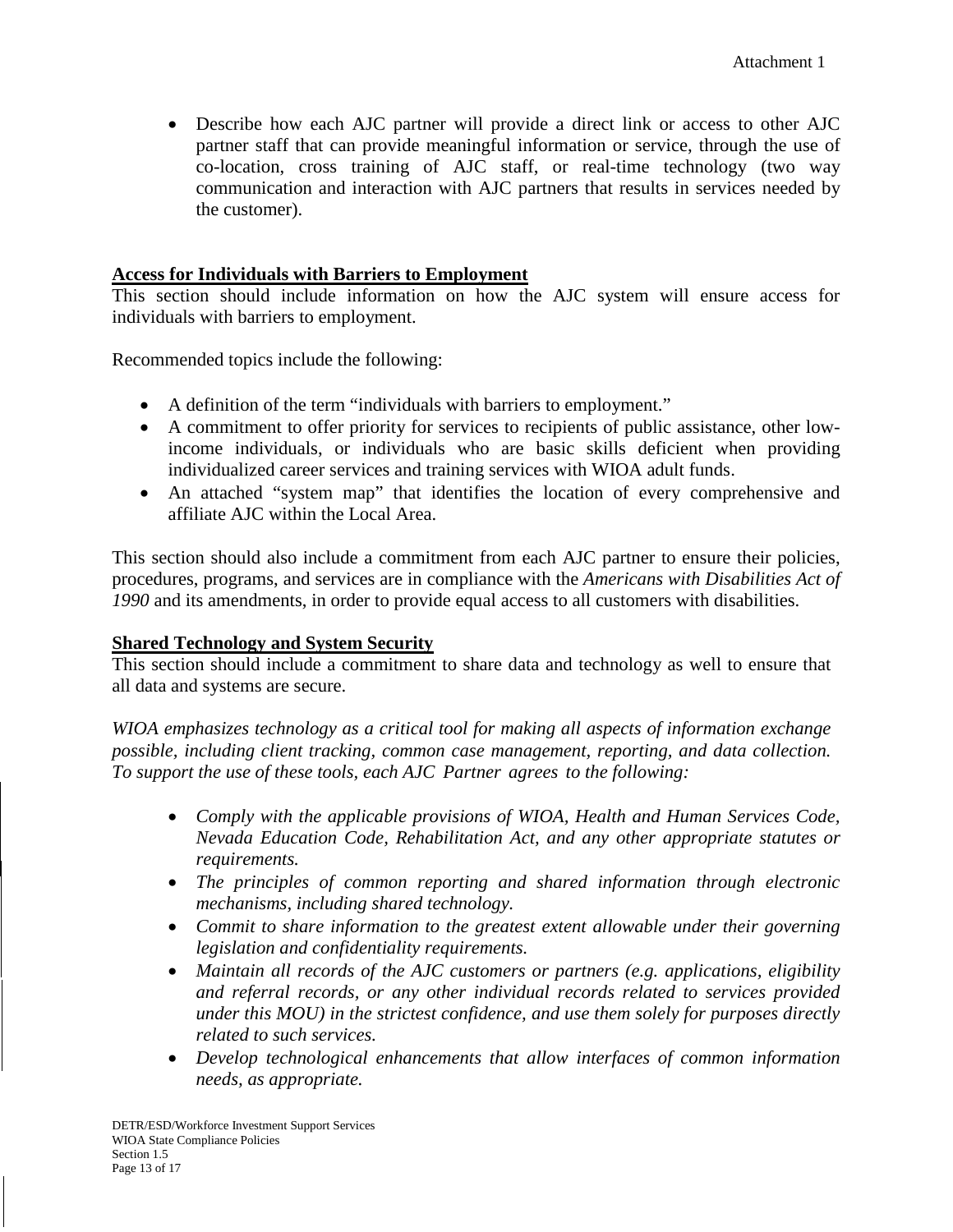• *Understand that system security provisions shall be agreed upon by all partners.* 

#### **Confidentiality**

This section should address compliance with the confidentiality requirements of all applicable laws, regulations, and rules.

*The AJC Partner agrees to comply with the provisions of WIOA as well as the applicable sections of the Health and Human Services Code, the Nevada Education Code, the Rehabilitation Act, and any other appropriate statute or requirement to assure the following:*

- *All applications and individual records related to services provided under this MOU,*  including eligibility for services and enrollment and referral, shall be confidential *and shall not be open to examination for any purpose not directly connected with the delivery of such services.*
- *No person will publish, disclose use, or permit, cause to be published, disclosed or used, any confidential information pertaining to AJC applicants, participants, or customers overall unless a specific release is voluntarily signed by the participant or customer.*
- *The AJC partner agrees to abide by the current confidentiality provisions of the respective statutes to which AJC operators and other AJC partners must adhere, and shall share information necessary for the administration of the program as allowed under law and regulation. The AJC partner, therefore, agrees to share client information necessary for the provision of services such as assessment, universal intake, program or training referral, job development or placement activities, and other services as needed for employment or program support purposes.*
- *Client information shall be shared solely for the purpose of enrollment, referral or provision of services. In carrying out their respective responsibilities, each party shall respect and abide by the confidentiality policies of the other parties.*

#### **Non-Discrimination and Equal Opportunity**

This section should address compliance with all non-discrimination and equal opportunity provisions.

*The AJC partner shall not unlawfully discriminate, harass or allow harassment against any employee, applicant for employment or AJC applicant due to gender, race, color, ancestry, religion, national origin, veteran status, physical disability, mental disability, medical condition(s), age, sexual orientation or marital status. The AJC partner agrees to comply with the provisions of the Fair Employment and Housing Act (Government Code Section 12990) and related, applicable regulations.* 

*The AJC partner will assure compliance with the Americans with Disabilities Act of 1990 and its amendments, which prohibits discrimination on the basis of disability, as well as other applicable regulations and guidelines issued pursuant to the Americans with Disabilities Act.*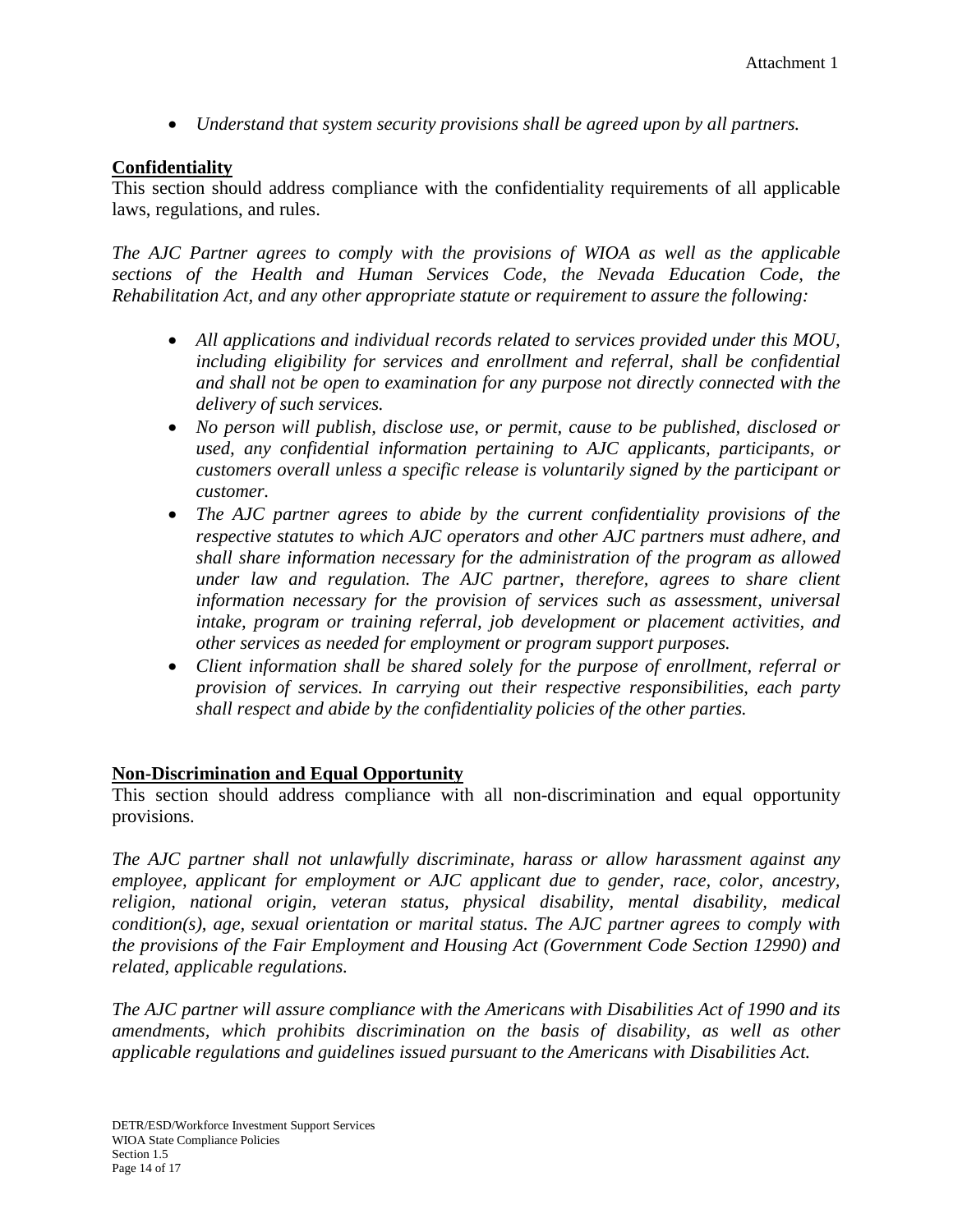### **Grievances and Complaints Procedure**

This section should including a commitment to establish and maintain a procedure for handling grievances and complaints as outlined in WIOA.

*The AJC partner agrees to establish and maintain a procedure for grievance and complaints as outlined in WIOA. The process for handling grievances and complaints is applicable to customers and partners. These procedures will allow the customer or entity filing the complaint to exhaust every administrative level in receiving a fair and complete hearing and resolution of their grievance. The partner further agrees to communicate openly and directly to resolve any problems or disputes related to the provision of services in a cooperative manner and at the lowest level of intervention possible.*

### **American's with Disabilities Act and Amendments Compliance**

This section should include language on how each AJC partner will ensure that the policies and procedures of the AJC system and the services being provided are in compliance with the Americans with Disabilities Act of 1990 and its amendments.

*The AJC partner agrees to ensure that the policies and procedures as well as the programs and services provided at the AJC are in compliance with the Americans with Disabilities Act and its amendments. Additionally, partners agree to fully comply with the provisions of WIOA, Title VII of the civil Rights act of 1964, the Age Decimation Act of 1975, Title IX of the Education Amendments of 1972, 29 CRF Part 37 and all other regulations implementing the aforementioned laws.*

# **Effective Dates and Term of MOU**

This section should include the effective dates and term length of the MOU.

*This MOU shall be binding upon each party hereto upon execution by such party. The term of this MOU shall be three years, commencing on the date of execution by all parties. The MOU will be reviewed not less than once every three years to identify any substantial changes that have occurred.*

### **Modifications and Revisions**

This section should include information regarding any modifications or revisions of the MOU.

*This MOU constitutes the entire agreement between the parties and no oral understanding not incorporated herein shall be binding on any of the parties hereto. This MOU may be modified, altered, or revised, as necessary, by mutual consent of the parties, by the issuance of a written amendment, signed and dated by the parties.*

#### **Termination**

This section should include information regarding termination of the MOU.

*The parties understand that implementation of the AJC system is dependent on the good faith effort of every partner to work together to improve services to the community. The parties also agree that this is a project where different ways of working together and providing services are*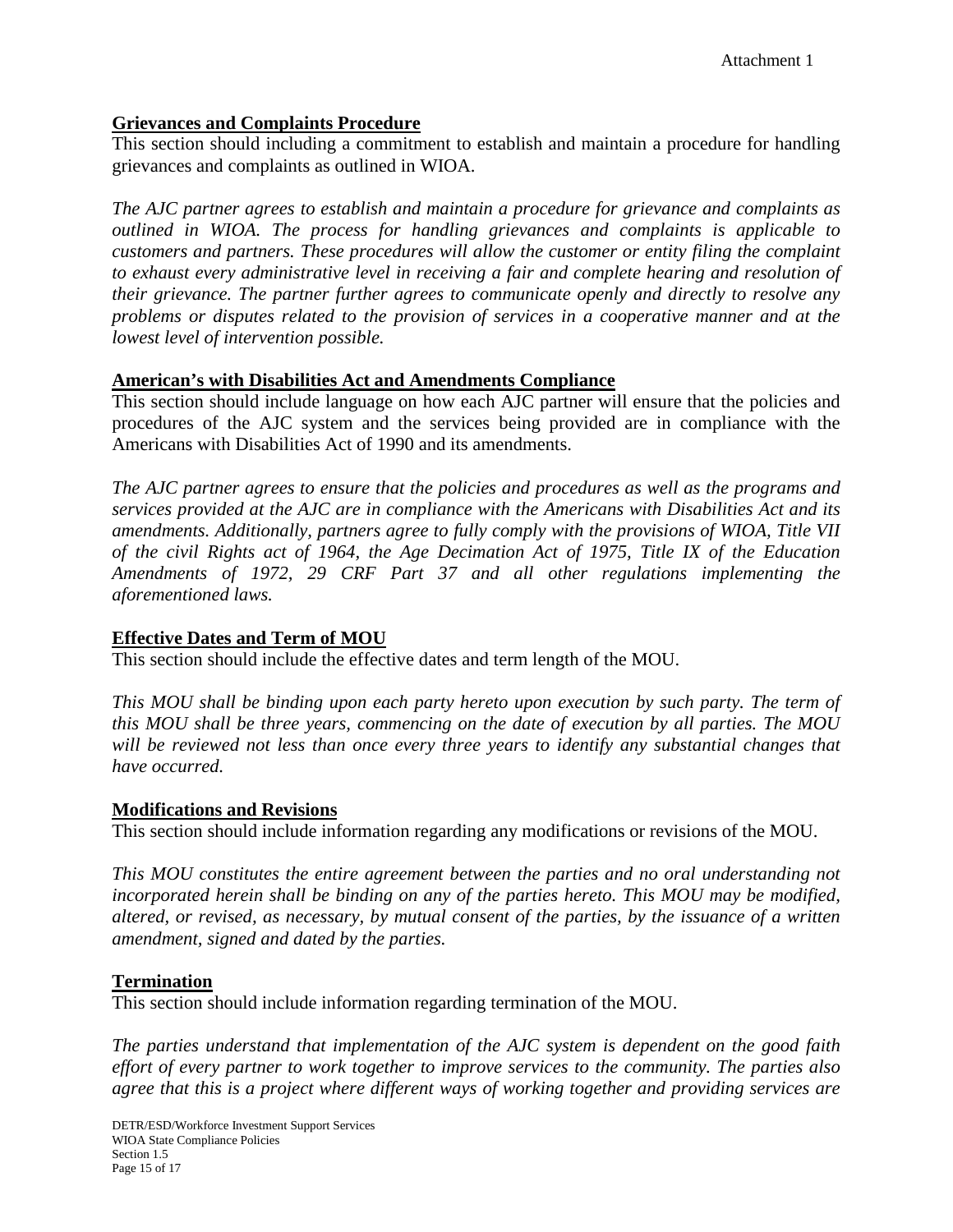*being tried. In the event that it becomes necessary for one or more parties to cease being a part of this this MOU, said entity shall notify the other parties, in writing, 30 days in advance of that intention.*

#### **Administrative and Operations Management Sections**

The following is sample language for the Administrative and Operations Management sections of the MOU, should the Local Board wish to include them.

#### **License for Use**

*During the term of this MOU, all partners to this MOU shall have a license to use all of the space of the AJCs for the sole purpose of conducting acceptable AJC services as outlined herein.* 

#### **Supervision/Day to Day Operations**

*The day-to-day supervision of staff assigned to the AJCs will be the responsibility of the site supervisor(s). The original employer of staff assigned to the AJCs will continue to set the priorities of its staff. Any change in work assignments or any problems at the worksite will be handled by the site supervisor(s) and the management of the original employer.*

*The office hours for the staff at the AJCs will be established by the site supervisor(s) and the primary employer. All staff will comply with the holiday schedule of their primary employer and will provide a copy of their holiday schedule to the operator and host agency at the beginning of each fiscal year.*

*Disciplinary actions may result in removal of co-located staff from the AJCs and each party will take appropriate action.*

*Each party shall be solely liable and responsible for providing to, or on behalf of, its employee(s), all legally-required employee benefits. In addition, each party shall be solely responsive and save all other parties harmless from all matters relating to payment of each party's employee(s), including compliance with social security withholding, workers' compensation, and all other regulations governing such matters.*

#### **Dispute Resolution**

*The parties agree to try to resolve policy or practice disputes at the lowest level, starting with the site supervisor(s) and staff. If issues cannot be resolved at this level, they shall be referred to the management staff of the respective staff employer and the operator, for discussion and resolution.*

#### **Press Releases and Communications**

*All parties shall be included when communicating with the press, television, radio or any other form of media regarding its duties or performance under this MOU. Participation of each party*  DETR/ESD/Workforce Investment Support Services WIOA State Compliance Policies Section 1.5 Page 16 of 17